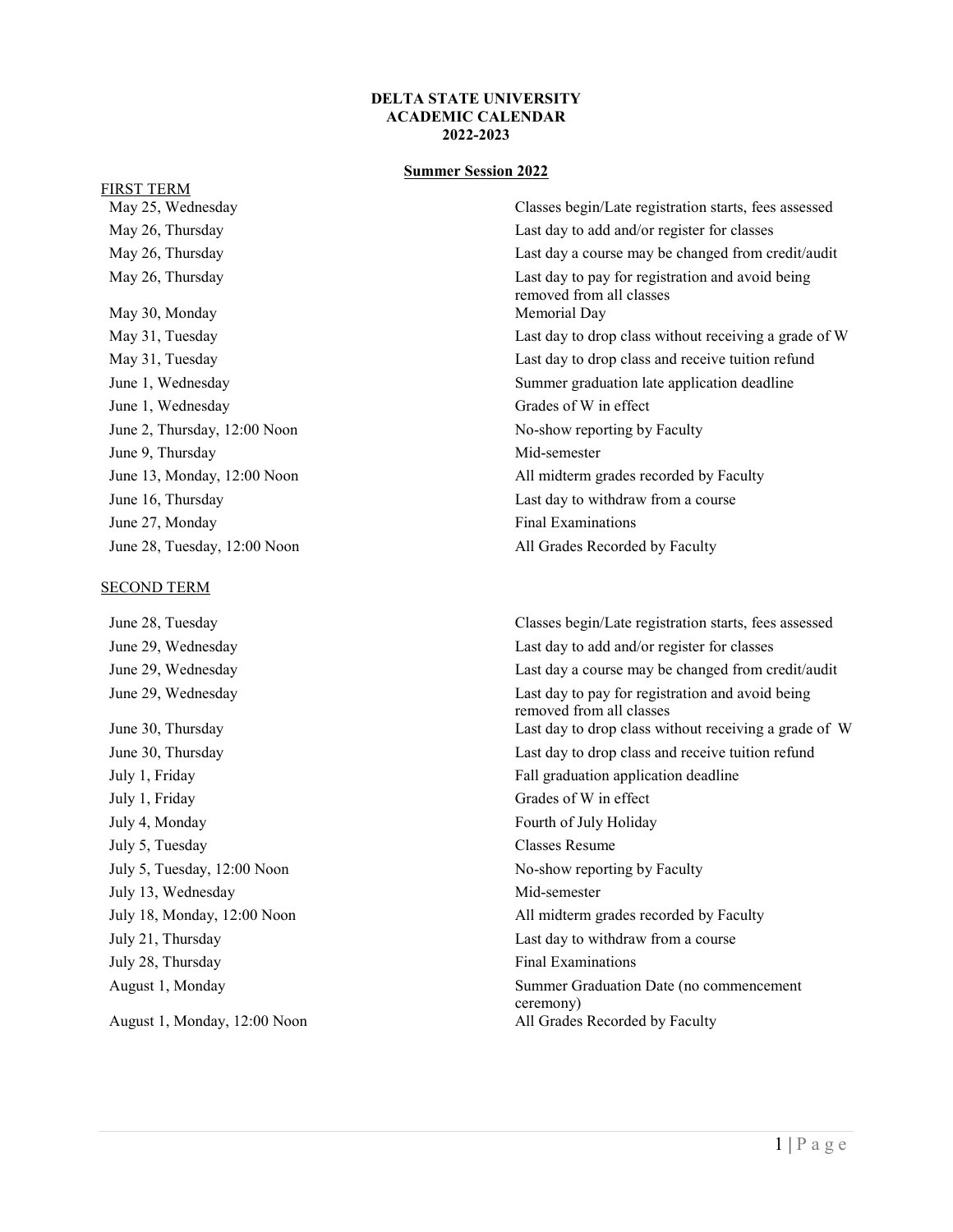# **Fall Semester 2022**

| August 15               | Day/Night classes begin/Late registration starts, fees<br>assessed                                                     |
|-------------------------|------------------------------------------------------------------------------------------------------------------------|
| August 23               | Last day to add and/or register for classes for Fall<br>semester/Last day a course may be changed from<br>credit/audit |
| August 23, 5:00 p.m.    | Last day to pay for registration and avoid being<br>removed from all classes                                           |
| August 26               | Last day to drop class without receiving a grade of W                                                                  |
| August 26               | Last day to drop class and receive tuition refund                                                                      |
| August 29               | Grades of W in effect                                                                                                  |
| August 29, 12:00 Noon   | No-show reporting by Faculty                                                                                           |
| September 5             | Labor Day Holiday                                                                                                      |
| September 6             | Classes resume                                                                                                         |
| October 1               | Fall graduation late application deadline                                                                              |
| October 3               | Mid-semester                                                                                                           |
| October 10, 12:00 Noon  | All midterm grades recorded by Faculty                                                                                 |
| October 10-11           | <b>Fall Break</b>                                                                                                      |
| October 12              | Classes resume                                                                                                         |
| October 21              | Last day to withdraw from a course                                                                                     |
| October 31              | Early Spring and Spring Intersession semester<br>registration begins                                                   |
| November 1              | Spring graduation application deadline                                                                                 |
| November 23-25          | Thanksgiving Holidays                                                                                                  |
| November 28             | Classes resume                                                                                                         |
| December 5-8            | <b>Fall Examinations</b>                                                                                               |
| December 9              | Fall Commencement                                                                                                      |
| December 12, 12:00 Noon | All grades recorded by Faculty                                                                                         |

# **Spring Intersession 2022-2023**

| December 12                 | Intersession begins                                   |
|-----------------------------|-------------------------------------------------------|
| December 13                 | Last day to add and/or register for classes           |
| December 14                 | Last day to drop class without receiving a grade of W |
| December 14                 | Last day to drop class and receive tuition refund     |
| December 15                 | Grades of W in effect                                 |
| December 16, 12:00 Noon     | No-show reporting by Faculty                          |
| December 28                 | Last day to withdraw from a course                    |
| January 9, 2023             | End of Intersession                                   |
| January 13, 2023 12:00 Noon | All grades recorded by Faculty                        |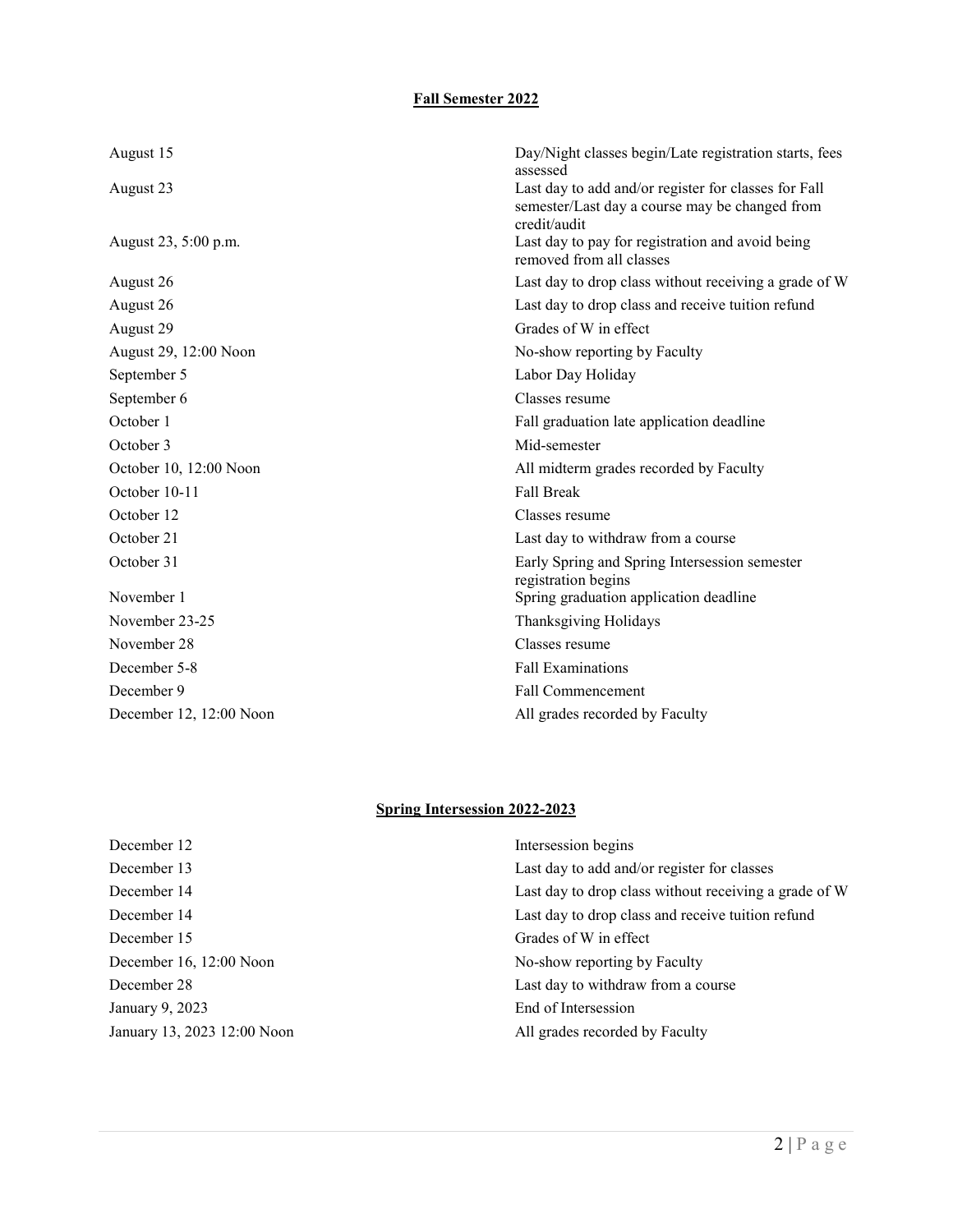## **Spring Semester 2023**

| January 9                  | Classes begin/Late registration starts, fees assessed                        |
|----------------------------|------------------------------------------------------------------------------|
| January 16                 | Martin Luther King Holiday                                                   |
| January 17                 | <b>Classes Resume</b>                                                        |
| January 18                 | Last day to add and/or register for classes for spring<br>semester           |
| January 18                 | Last day a course may be changed from credit/audit                           |
| January 18                 | Last day to pay for registration and avoid being<br>removed from all classes |
| January 23                 | Last day to drop class without receiving a grade of W                        |
| January 23                 | Last day to drop class and receive tuition refund                            |
| January 24                 | Grades of W in effect                                                        |
| January 24, 12:00 Noon     | No-show reporting by Faculty                                                 |
| February 27                | Mid-semester                                                                 |
| March 1                    | Spring graduation late application deadline                                  |
| March 6, 12:00 Noon        | All midterm grades recorded by Faculty                                       |
| March 13-17                | <b>Spring Break</b>                                                          |
| March 20                   | Classes resume                                                               |
| March 24                   | Last day to withdraw from a course                                           |
| April 1                    | Summer graduation application deadline                                       |
| April 3                    | Early Summer Intersession, Summer and Fall<br>registration begins            |
| April 6                    | No night classes before Easter holiday                                       |
| April 6, 5:00 p.m.-April 9 | Easter Holiday                                                               |
| April 10, 8:00 a.m.        | Classes resume                                                               |
| May $1-4$                  | <b>Final Examinations</b>                                                    |
| May 5                      | Spring Commencement                                                          |
| May 8, 12:00 Noon          | All grades recorded by Faculty                                               |

# **Summer Intersession 2023**

| May 8               | Classes begin                                         |
|---------------------|-------------------------------------------------------|
| May 9               | Last day to add and/or register for classes           |
| May 10              | Last day to drop class without receiving a grade of W |
| May $10$            | Last day to drop class and receive tuition refund     |
| May 11              | Grades of W in effect                                 |
| May 12, 12:00 Noon  | No-show reporting by Faculty                          |
| May 23              | Last day to withdraw from a course                    |
| June 8              | End of Spring Intersession                            |
| June 12, 12:00 Noon | All grades recorded by Faculty                        |